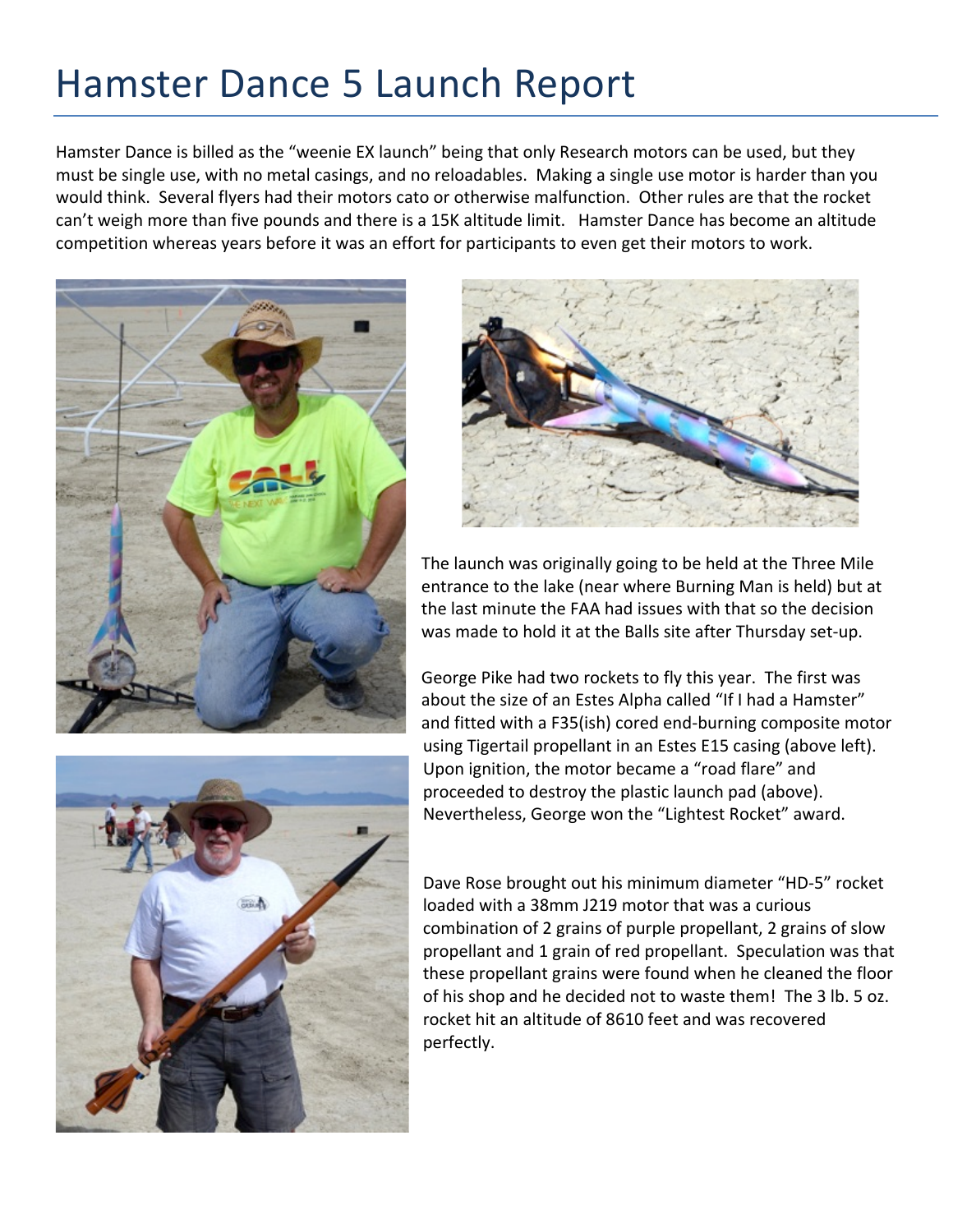

Larry Benek (left) brought out his 4.15 lb. 54mm rocket called "Red White" with a 38mm I348 motor packed with NASSA Slow propellant. His rocket hit an altitude of 6668 feet. 

Ken Finwall (right) flew his black and pink minimum diameter 3.6 lb. rocket called "The Charm" with a 38mm J101 D-grain motor using Black Dragon propellant. The rocket left the launch pad at a steep angle toward the mountains most probably because of the low thrust of the motor and was never seen again. 





Bill Good Sr. (right) loading his "Minotaur" rocket, which won the "Best Looking Rocket" award. It bore a strong resemblance to an EAC Arianne. Loaded with an H88 White motor, however it unfortunately cato'ed upon ignition (right) and never left the pad. 

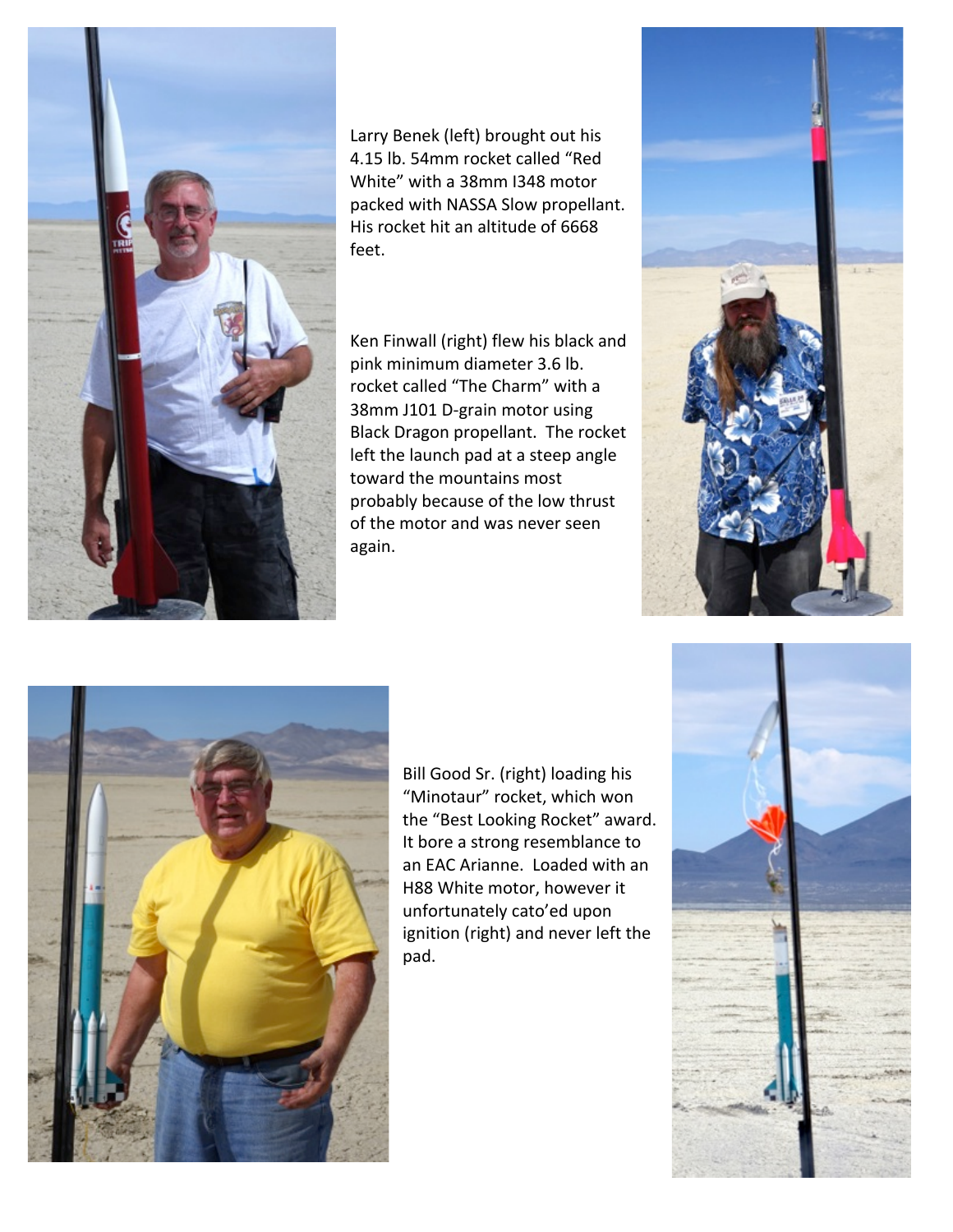

Gary Rosenfield came "loaded for bear" this year with a 54mm minimum diameter carbon fiber rocket called the "CF3D" featuring a 3D printed fin can. The rocket was loaded with a "high solids White Lightning style" K535W-16 motor. That's right, it was fitted for apogee deployment! No electronics except for the Jolly Logic altimeter to record peak altitude. He had to do some hacking at it to get the rocket under the 5 lb. weight limit, but he just made it. The rocket (right) made a perfect flight to 10,164 feet and much to everybody surprise, was recovered. Gary won the award for "Heaviest Rocket".







Gary Dickinson (far left) brought his "Greyhawk 38" 3 lb. 9 oz. minimum diameter rocket still in primer (center) loaded with a 38mm J572 motor using Mad River White propellant. Gary is the reigning Alpha Hamster winning the altitude competition for the last two years. He didn't disappoint us with once again taking the top prize with an altitude of 11,578 feet.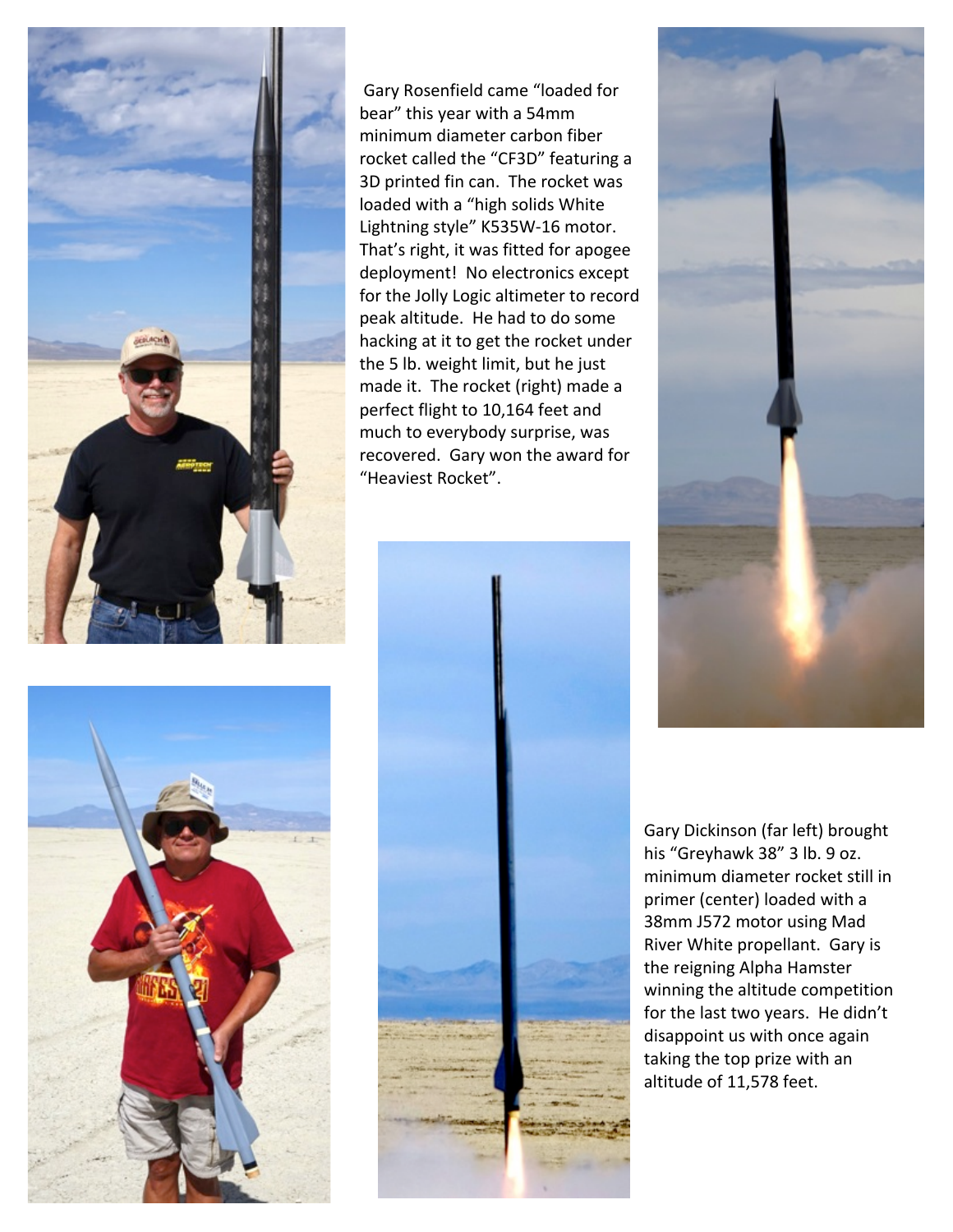

George Pike's second entry (above) was his homage to the Pittsburgh Steelers. He was originally intending to fly it on one of his own Research H motors, but Chris Pearson gave him one of the two 29mm I235 motors he brought to the launch. The lift-off was flawless (right), but the rocket experienced total electronics failure and crashed. George didn't have very good luck that weekend with all of his rockets crashing.







David Wilkins (far right) once again made the long trek from Australia for Hamster Dance and Balls. He flew the same rocket he had last year, probably because it never left Gerlach! Called the "Woomara 3" (center). This unpainted 54mm rocket, actually a LOC/Precision Caliper ISP, was flown with a 38mm I366 motor using NASSA Purple propellant. We didn't get an altitude for it because we don't know if he ever got it back!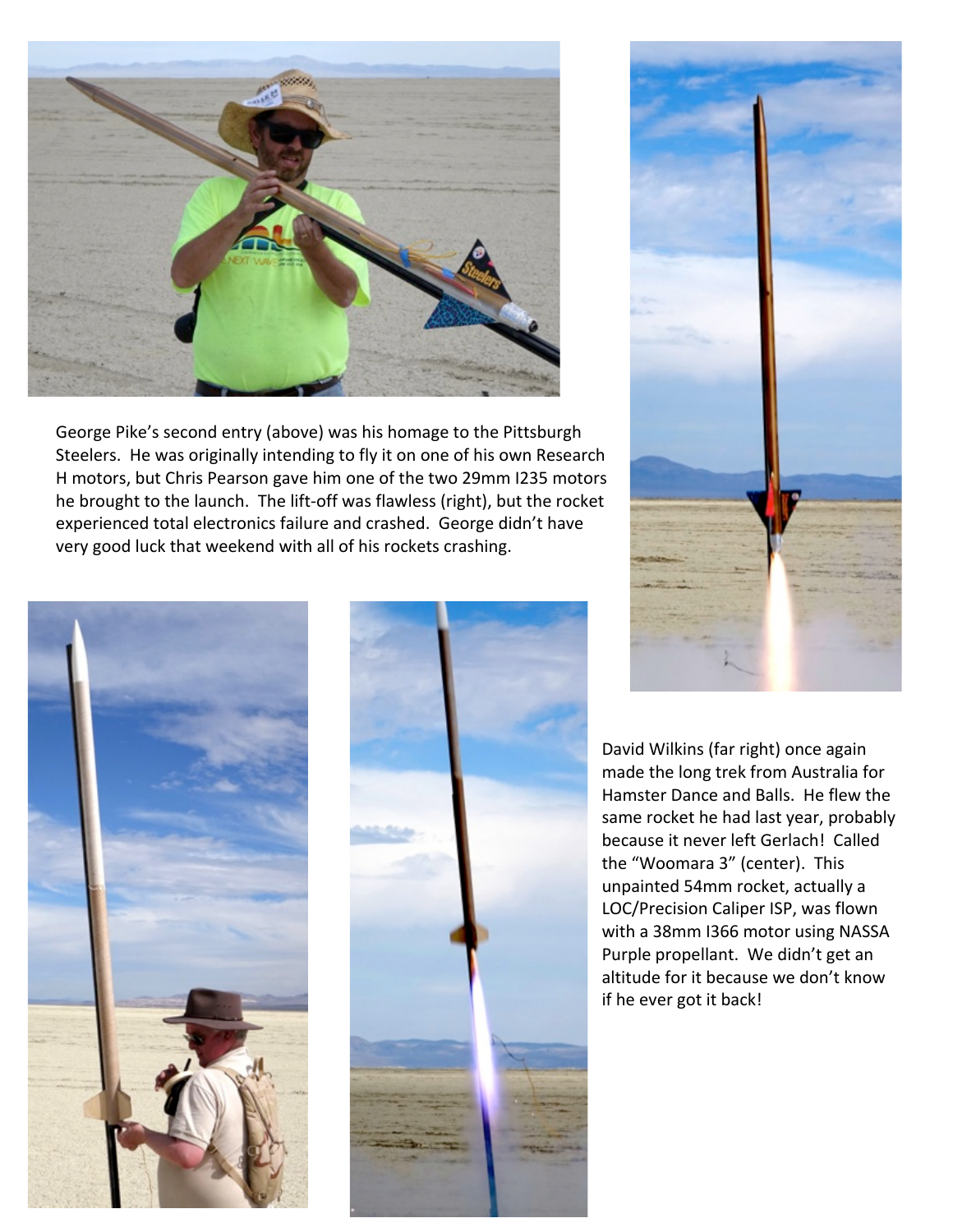



Three Hamster Dance entries that weren't flown on launch day (henceforth called "Hamster Dance Rejects") were those of Ron Freiheit (left) with his "Gort" rocket featuring a nose cone made from a solid cast resin model of the robot from the original "The Day the Earth Stood Still" movie. The certificate of authenticity (above) was glued to the rocket! He didn't fill out a flight card so we don't know what motor he used.



Andy Limper (left) brought his "R2FU" rocket that actually isn't an Estes kit, but a cookie jar converted to fly! Once again, no flight card was submitted, but we do know that Andy flew the only non-APCP motor at Hamster Dance. R2FU was flown with a "sugar motor" (actually made with sorbitol), which cato'ed on ignition and R2FU never left the pad!